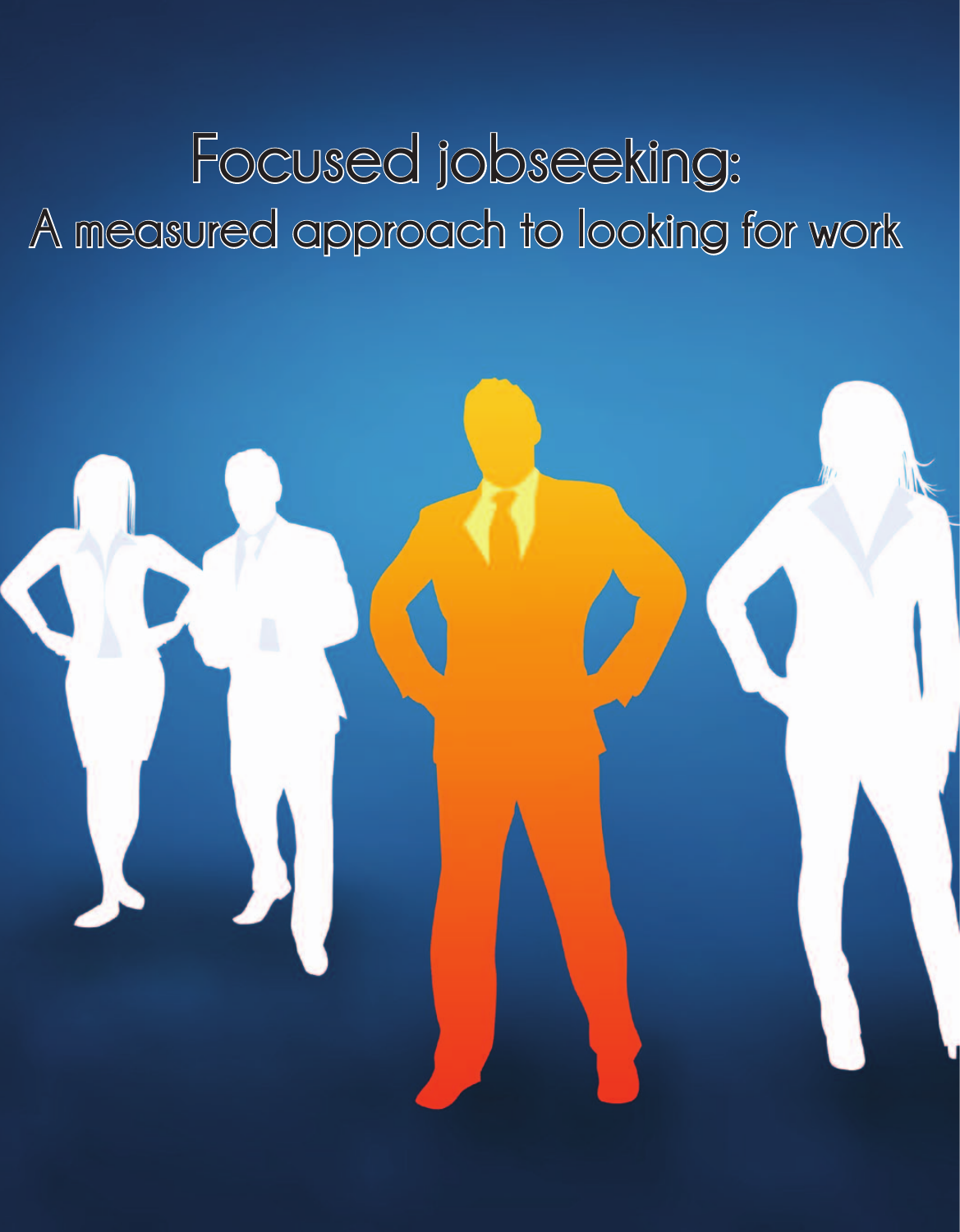or many people, the only thing harder than being out of a job is searching for one. The difficulties associated with finding employment can wear down even the most resilient jobseekers. Applying for dozens of jobs each week and getting few or no replies can slowly erode jobseekers' selfesteem. And this loss of confidence can prove detrimental to those trying to market their skills to would-be employers.

Jobseekers can avoid many of the mistakes that keep them from winning a job. They can learn how to choose the best channels for applying, why they shouldn't rely on online resources exclusively, and how to use their contacts effectively. By demystifying the job search process, informed jobseekers improve their chances for success—provided they're willing to put in the hard work, time, and patience required.

This article gives jobseekers guidelines for taking control of their employment search. The first section talks about the importance of research and preparation. The next section explains some details of the application process in depth, such as pitfalls and informational interviews. The third section describes how candidates can use the job interview as an opportunity to impress the hiring manager. The final section provides sources of additional information.

For more experienced jobseekers, the box on page 10 describes some strategies for a successful search.



# **Research for job readiness**

The Internet has transformed the job search process, changing the way jobseekers find job openings and research potential employers. Few organizations advertise job openings exclusively in printed classified ads, and some may not use print media at all. Today, information about employers, including job openings, is most often found on the Internet.

Research takes more effort than just surfing the Web, however. "Any candidate who relies on mass-marketed job listings to get in the door is almost certainly doomed to failure," says Nick Corcodilos, an executive recruiter and consultant in Lebanon, New Jersey. To make the most of research, jobseekers must focus their search, use online resources wisely, and develop their network of contacts.

### **Focus the job search**

Before beginning their quest for work, jobseekers should complete a personal evaluation of their goals. In particular, they should determine the type of work they want to do, where they want to do it, and for whom. Only after they have that information can they start a focused search for work.

Although many people know the type of work they want to do, others need help matching their interests and skills with a specific career. Skills self-assessment guides are particularly useful to jobseekers who are still exploring career options. One source for self-assessment tools is O\*NET, a resource for career exploration and job analysis sponsored by the U.S. Department of Labor. More information about O\*NET appears at the end of this article.

Likewise, some people know where they'd like to work; for others, the availability of particular jobs can determine where they will live. For example, most political scientists work in large metropolitan areas. (For a detailed analysis of occupations and their geographic availability, see "Mapping out a career: An analysis of geographic concentration of occupations" in the fall 2009 issue of

Dennis Vilorio

*Dennis Vilorio is an economist in the Office of Occupational Statistics and Employment Projections, BLS. He is available at (202) 691–5711 or* vilorio.dennis@bls.gov*.*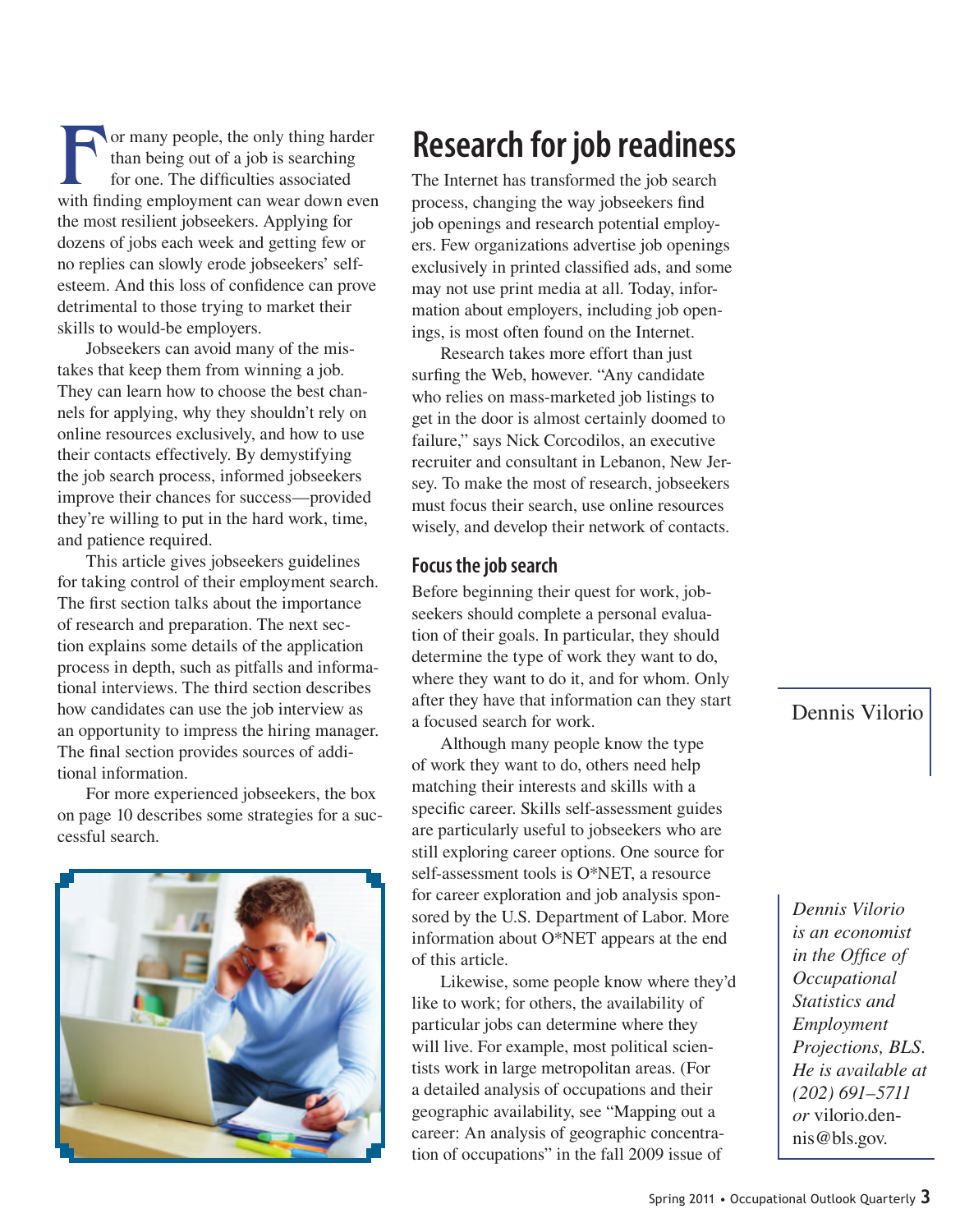*The Internet is a helpful jobseeking research tool, but avoid relying solely on it to find work.*



#### the *OOQ*, available online at **www.bls.gov/ ooq/2010/fall/art02.pdf**.)

Deciding whom to work for also takes research. Jobseekers should avoid what career experts call the "shotgun approach" to finding a job. Coy Renick, a human resources director in Roanoke, Virginia, describes the shotgun approach as "applying to 100 jobs, getting 3 interviews, and landing 1 job."

Instead, say Renick and other experts, jobseekers should concentrate on a handful of organizations they have researched—in a business they want to be involved in for a long time. "Focus selectively on companies you admire and wish to work for," advises Corcodilos. "Pursue companies—not jobs."

By focusing their search, jobseekers also help themselves avoid disappointment later. A more targeted approach produces applications that express a better understanding of the organization and its business, reducing the likelihood that an application goes unanswered.

### **Using online resources**

Ideally, jobseekers learn about the industries and organizations that interest them before looking for work. Employers expect a jobseeker to know who they are, what they do,

where they operate, and how they compare with others in the industry—especially since such information is readily available online. "You can easily find annual reports, press releases, and the company's mission and value statements online," says Tina Garrett-Ragland, a director of human resources in Roanoke, Virginia. "It is inexcusable for jobseekers not to know the basics about a company."

Useful resources include newspaper articles, industry publications, employee blogs, and online discussions. Jobseekers can use forums, also known as discussion boards, to communicate with people who work in their desired industry or organization.

Specialized job boards are another useful resource. These boards cater to a particular group, such as a university's student body or alumni or members of a specific trade or professional association. Specialized job boards feature openings for jobseekers who are already part of a wider network. By scouring these boards, jobseekers can determine which organizations are actively hiring and can gather information on work duties, minimum requirements, and compensation for specific job openings.

For example, a company might decide to target a particular membership association for prospective job candidates. The company could advertise in the association's newsletter or on its Web site, confident that prospective candidates already possess specific skills or experience, fit the corporate culture, or meet certain work requirements. The more specialized an online job board, the more targeted the specific group or location. Jobseekers belonging to these targeted groups enjoy a greater chance of success.

By narrowing the scope of the search, specialized online job boards attract fewer jobseekers than national ones. Looking for openings posted to large, national job boards that are broad and untargeted is unlikely to yield results. Some career experts caution against relying on this type of job search. "It's difficult to differentiate yourself online," says Cheri Butler, associate director of Career Services at the University of Texas at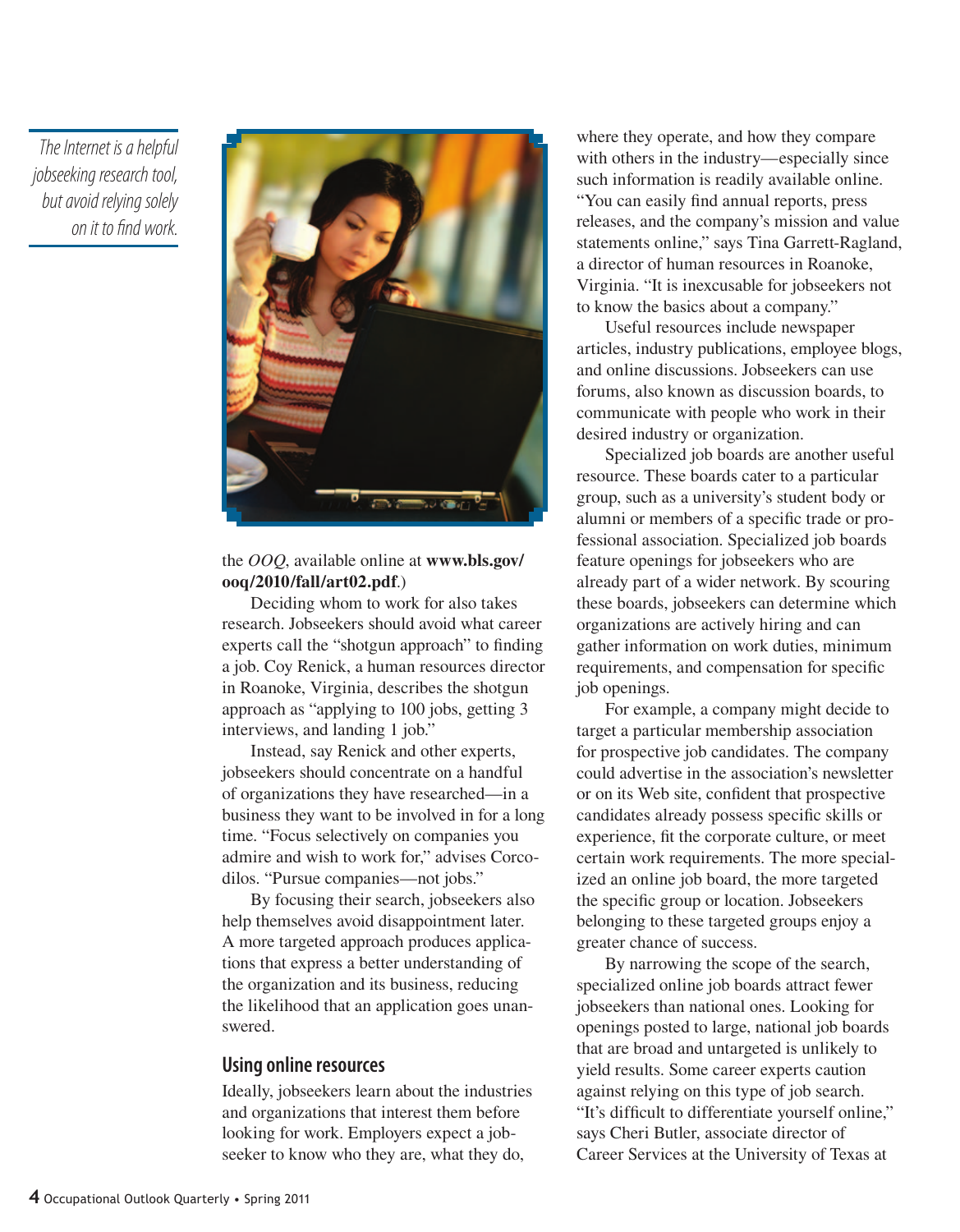Arlington and president of the National Career Development Association.

Despite lackluster results for jobseekers themselves, online job boards offer organizations an inexpensive way to reach a large and diverse group of jobseekers. Those same advantages, however, also mean that too many people see the same job openings. A better approach is to pursue leads through careful research and contacts, which sets the savvy jobseeker apart from the pack.

### **Developing a network**

Research helps jobseekers in another important way: developing a network. Organizations tend to hire people they know or who are referred to them by someone they trust. Career experts say that organizations fill many openings through this "hidden," or unadvertised, job market. In other words, employers often fill new positions before those openings are ever publicized.

For this reason, Renick recommends developing a targeted network along with the focused job search. "You should network in the field you want to work in," he says, "and inside the companies you want to work for." Jobseekers who apply to organizations they know well and with which they have established a network increase their chances of getting a job there. Sylvia Francis, president of the Colorado Human Resource Association in Denver, agrees. "There are so many people applying to each job that having a personal contact inside can help you get a toe in the door," she says.

But a network should comprise more than just industry insiders. Unfortunately, many jobseekers ignore their network—often because they don't believe they have one.

Everyone has a network. A network includes family, friends, past and present employers and coworkers, association members, teachers, classmates, and others. In short, a network is everyone the candidate can communicate with. These contacts need not be close friends; they can be acquaintances, or even friends of friends.

A professional network is built from these personal contacts, and the best time to start building is now. Experts suggest attending industry events, training classes, and seminars; joining a social, trade, or professional organization; and pursuing volunteer and internship positions. Even something as casual as a meeting over coffee can help a jobseeker develop connections.

Focused networking gives jobseekers the opportunity to establish contacts among prospective employers to learn about work life in the organization. Corcodilos advises jobseekers to get the advice and insight of established professionals in the organizations of their interest to learn about the work environment



*Meeting for coffee is one way to start developing a network.*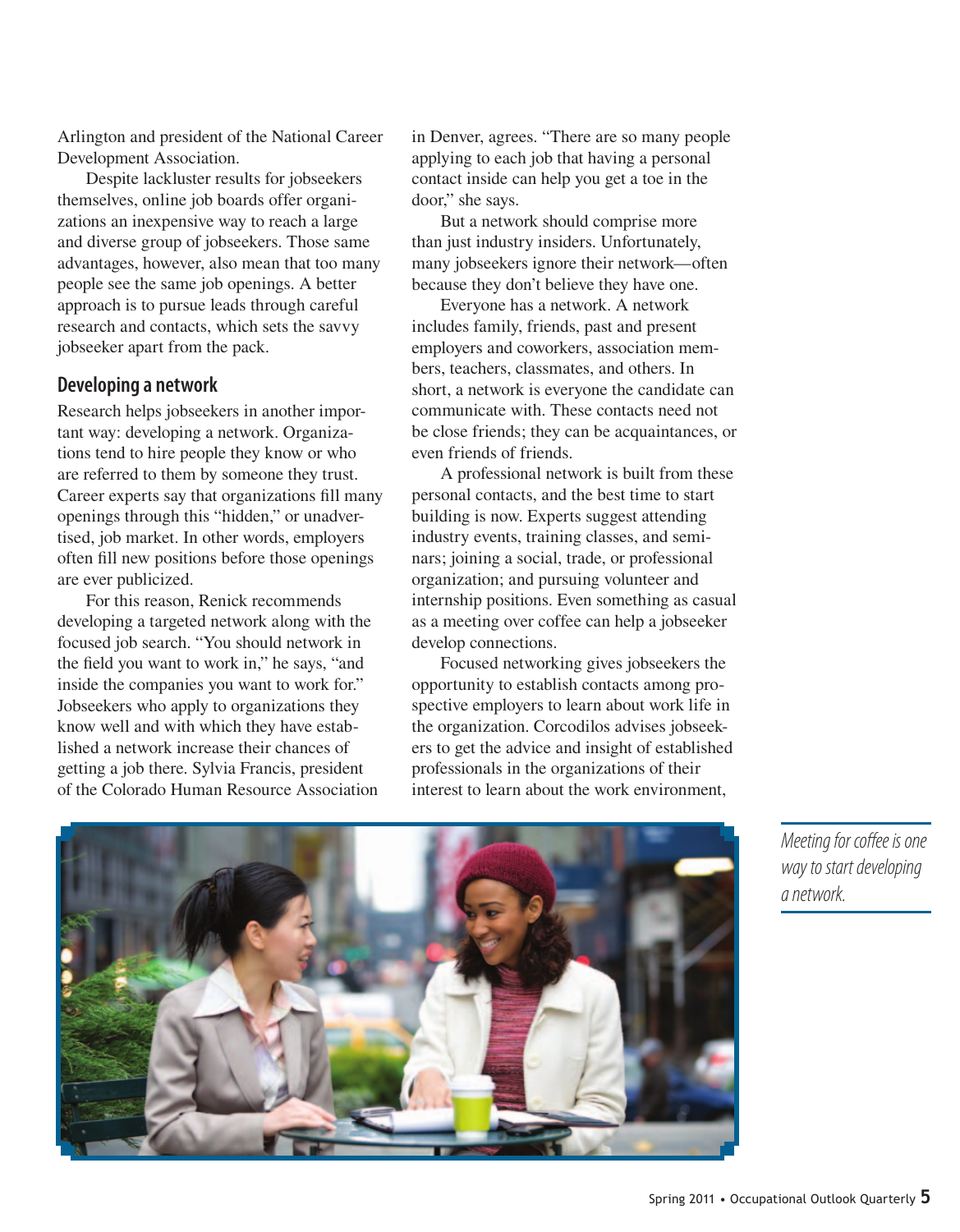job duties, employee morale, and more. Along with their other research, jobseekers can use this information to help them decide whether they would like to work there.

Experts caution, however, that the process of developing a network should be separate from the search for job openings. In fact, they say, talking about specific job openings too soon can alienate even the friendliest contacts. "Building a network is like dating," says Corcodilos. "You do not dive right into talk of jobs—as you don't of love—when meeting strangers. Find common interests first, and 'talk shop' instead."

When "talking shop" with a contact, the jobseeker should ask about the person's work, the most rewarding and hardest part of the job, and what it's like working for the employer. Jobseekers who show a genuine interest in contacts' work are more likely to start healthy professional relationships and establish a strong network—one that could lead to referrals later.

Good professional networks are built on solid relationships. These relationships, in turn, are built on trust, something that takes time to develop. When network contacts recommend a jobseeker, their reputation is on the line. Consequently, most contacts refer or recommend only a serious and trusted jobseeker, which is the reason such recommendations carry weight.

# **Applying for jobs**

The more effort jobseekers put into research, the easier the application process becomes. Through focused searching and networking, jobseekers can figure out what type of work they would like to do and for whom. They can also meet people who might enhance their job applications with a recommendation.

Most applications today are submitted online, but there are right and wrong ways to navigate the online application process. An important rule to keep in mind: Humans still do the hiring. Applicants who contact a person instead of relying solely on the computer enhance their chances of being hired.

### **Precautions to take online**

The ease with which jobseekers can apply online means that organizations are often swamped with applications. Human resources departments increasingly rely on computer software that automates the applicant selection process, rejecting applicants based on keywords or minimum qualifications. Corcodilos notes that these culling techniques result in many applicants being rejected without explanation.

Consequently, experts advise jobseekers to tailor their cover letter and resume or application to fit each job opening's position description. Jobseekers who have researched and networked properly should have a short list of companies they know well and wish to work for; this preparation eases the customization of resumes and cover letters for each position. Using the language of the position description helps jobseekers to avoid being eliminated by automatic culling software. It also helps to highlight the connection between their skills and duties required for the position.

Applicants should also remember to exercise care when providing or posting identifying information online, especially on social media Web sites. Employers have little difficulty finding information online about applicants; some even incorporate an online information check as part of the selection process.

Younger applicants in particular tend to share too much on community and social networking Web sites, overlooking their oftenloose privacy settings. "Guard your online persona," Butler warns. "You must manage your digital dirt."

Job applicants should search their name online to discover what information about them is available to the public. This search also helps applicants determine which Web sites are freely sharing their information without their knowledge or permission.

Applicants should set strict privacy controls to protect their identity and data, limit what others share about them, and eliminate information that might compromise their job candidacy. All personal information must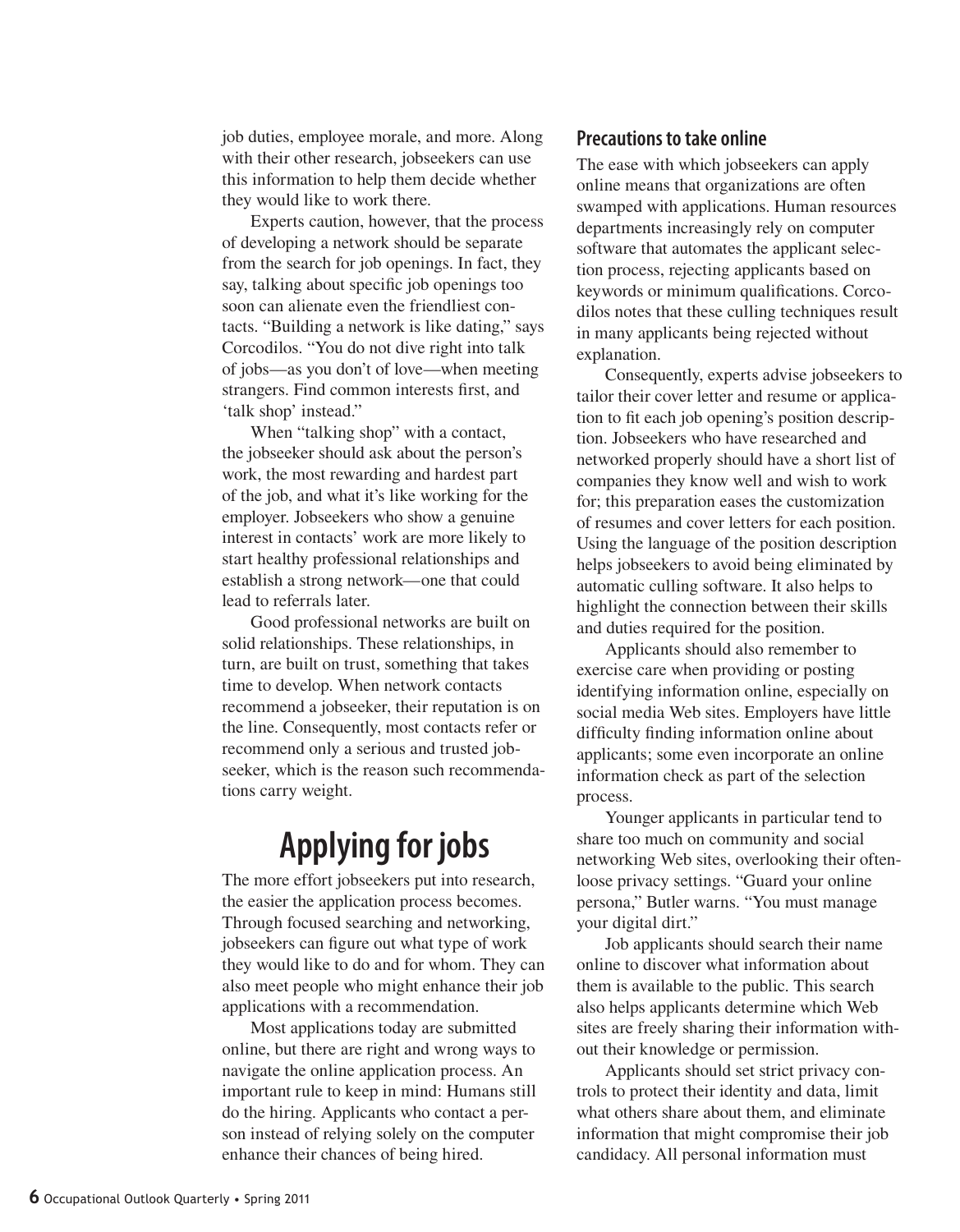remain private; only professional information, such as an academic award or a published essay, should be public.

## **Speak to the hiring manager**

The two parties who stand to gain most from filling a position are the hiring manager and the job applicant. The hiring manager, or the person in charge of selecting candidates to fill job openings, needs a reliable worker who can help the team meet its goals. The applicant needs employment, preferably in a position he or she finds rewarding. Therefore, job applicants should try to speak directly to the hiring manager whenever possible.

Applicants who are able to tap into their network might be able to meet directly with the hiring manager and avoid delays. "Managers are more apt to set aside the 'filtering criteria' if the applicant presents compelling evidence that he or she can do the job," Corcodilos says.

If possible, applicants should ask contacts inside an organization to arrange an informational interview with the hiring manager. The informational interview allows the applicant to learn more about the job and the organization, while also providing an opportunity to impress the hiring manager—and, hopefully, make the short list of applicants.

During an informational interview, applicants should show initiative but remain polite and not attempt to bypass usual hiring channels. "You should not circumvent the human resources department," says Garrett-Ragland, "but talking to the hiring manager directly can help if you make a good impression, because he or she can then put pressure on human resources to act more quickly."

# **The job interview**

The interview is a candidate's best chance to impress a hiring manager and secure the job. Some career experts say that job candidates should treat the interview as if it were the first day of work. "Those who are not ready to do the job at the interview will not return for a second day of work," says Corcodilos.



The job-ready candidate is not only qualified but also has studied the company and knows its business, culture, product or service, and mission.

But studying the organization isn't the only way that candidates prepare for a job interview. Candidates should think of the interview as a conversation, not a defense of their resume. To ready themselves for this conversation, candidates must plan their answers to questions a hiring manager might ask—and prepare their own questions for the hiring manager. They should also know what the hiring manager expects of them before, during, and after an interview.

## **Interviews as conversations**

The best interviews flow smoothly, like good conversation. Because the interview helps to determine how a candidate might perform and fit in at an organization, hiring managers' questions test the candidate's knowledge, skills, and interests. Common interview questions include the following:

*Speaking directly with the hiring manager is an opportunity to make a good impression.*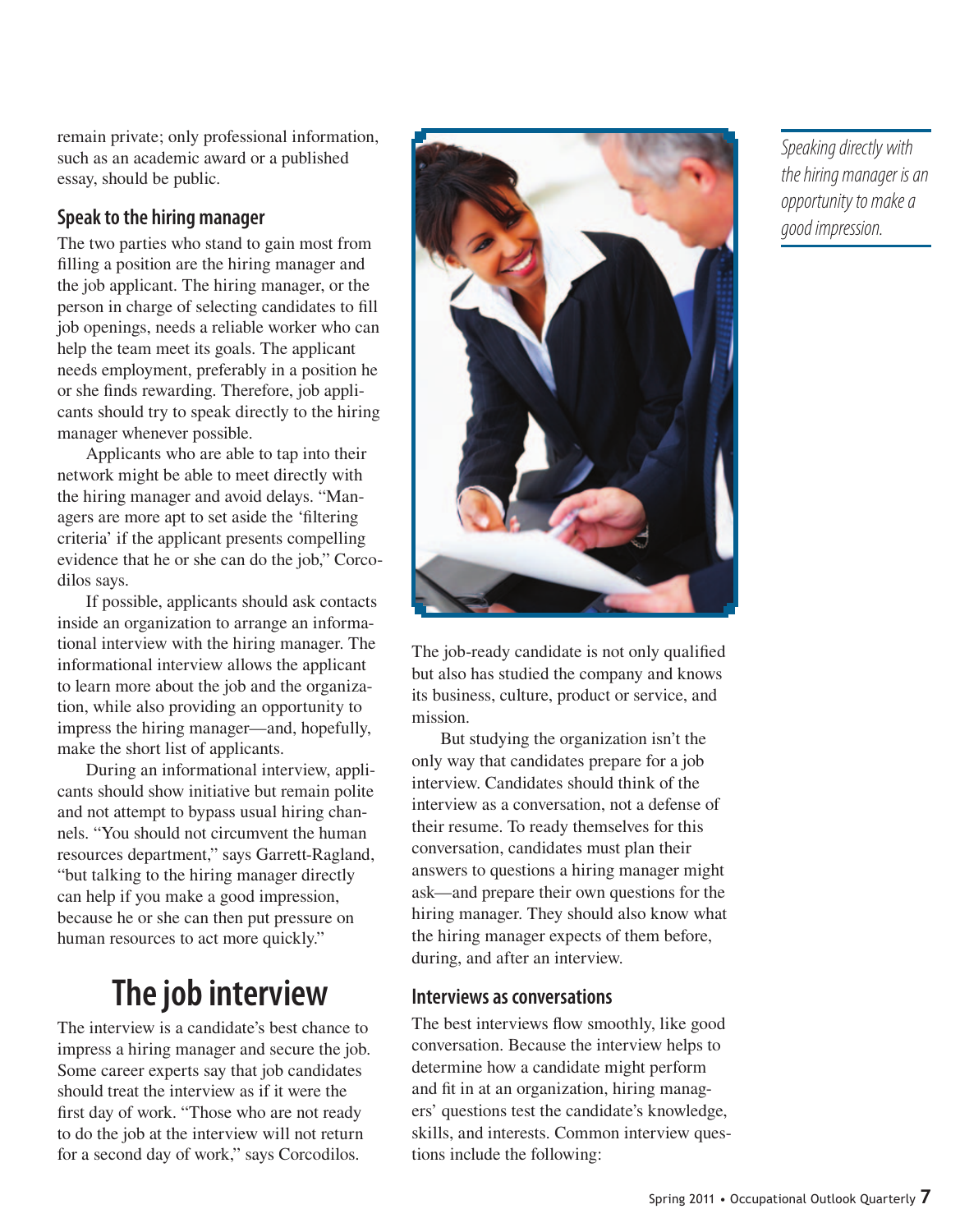*When answering interview questions, explain how your experience and skills will help you perform the job duties well.*



- Where do you see yourself in 5 years?
- What is your biggest weakness? Strength?
- Why do you want to work here?
- How do you handle a disagreement with another member of your team?
- What was your biggest accomplishment at your previous position?
- Why did you leave your last job?

To prepare for these questions, candidates should recall past challenges and experiences that demonstrate specific qualities, such as teamwork, leadership, and adaptability. "Most interviews are behavioral, such as 'Talk about a time when…,'" Garrett-Ragland says. "Your answers must be specific and detailed. You must give the problem's outcome, explain its challenges and how you met them, and describe what you learned from the experience."

Candidates should use the interview as an opportunity to show how their skills match the organization's needs. Those who have researched the job and organization thoroughly will be able to answer questions by describing how they'll use their skills to get the work done.

A candidate's knowledge and initiative help hiring managers answer their most important interview question: Is this the right person to get this job done well?

An additional benefit for candidates who have researched the company well is that they will show they want the job and will be excited to do the work. "If you have researched the company and determined you want to work there, you will show genuine enthusiasm in your application and interviews," says Francis. Candidates who show enthusiasm for the position and the work culture are less likely to be unhappy and leave. Because hiring managers want employees who will stay for a considerable amount of time, they notice enthusiastic candidates.

Job candidates also have an obligation to hold up their end of the conversation. They should always ask questions that they could not answer through their own research or that arose during the interview. Through their questions, candidates show how well they know the organization, what their priorities are, and how much interest and enthusiasm they have. Important questions to ask include the following:

- What are your team's goals?
- What are this position's most difficult challenges?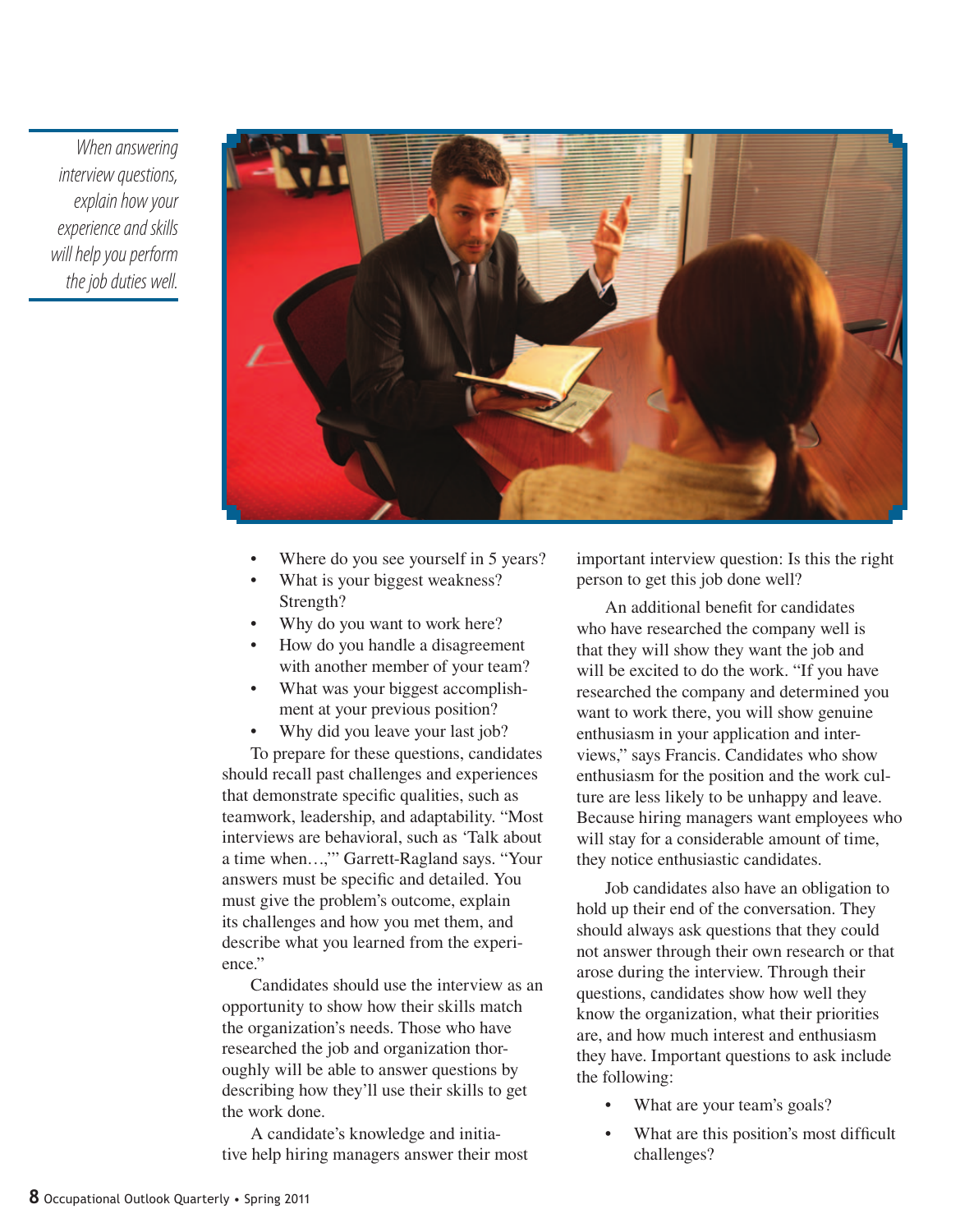- What do you expect of me in the first 90 days? 6 months? A year?
- How soon do you expect to fill this position?

A key function of interviews is to help candidates decide whether a job and an organization are a good fit for them. For example, although the hiring manager might worry about how long a candidate will stay with the organization, the candidate may be equally worried about the organization's future. The candidate can research an organization's stability and confirm it during the interview through questions about profits and employee turnover.

### **Conduct before, during, and after**

Although any interview is good practice, career experts warn candidates not to arrive at an interview without being adequately prepared. Corcodilos even suggests that candidates who are unable to answer the hiring manager's questions excuse themselves from an interview, apologize, and request more time to prepare. That particular hiring manager might not offer another interview, says Corcodilos, but the candidate displays professionalism and integrity by admitting fault, taking responsibility, and respecting the manager's time.

Candidates should exercise common sense and professionalism in all their interactions with potential employers. At a minimum,

candidates should be punctual, clean, professionally dressed, and courteous to all staff, regardless of the staff member's position. And they should be honest and positive about everything they say, especially about past employers and coworkers.

In answering questions, candidates should be respectful and assertive without being presumptuous or aggressive. This includes responding to questions about negative information from a candidate's resume: Experts say that when asked about potentially damaging information, such as gaps in work history or a prior violation of the law, candidates should briefly acknowledge the circumstances and then redirect the conversation toward the positive—perhaps to discuss lessons learned or constructive steps taken to qualify for the position. When in doubt about any interview question, candidates should politely ask for guidance from the hiring manager.

After an interview, job candidates should thank the interviewer twice: in person, before leaving; and in writing, with a thank-you note. The thank-you note is most effective when hand-written, but an email thank-you note is also acceptable. The thank-you note should briefly reassert the candidate's interest in the position and summarize relevant skills and qualifications.

Career experts say that the hiring process should take about 2 weeks for an entry-level position, and up to 2 months for mid- to

*Continued on page 11*



*Behave professionally in all interactions with potential employers: Be punctual, courteous, honest, and positive.*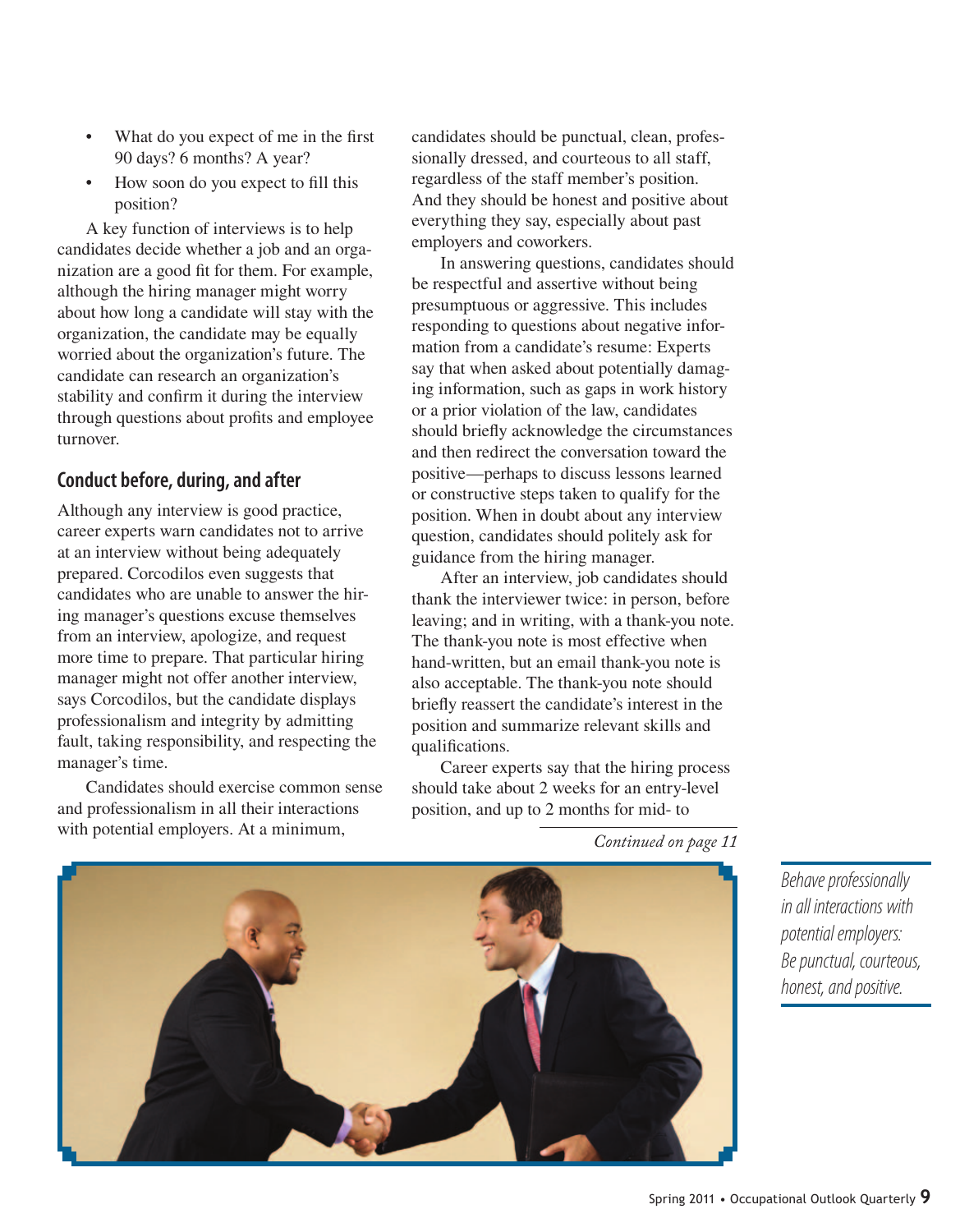# **The overqualified candidate**

Some job candidates have more skill, education, or experience than a position requires. These "overqualified" candidates often face particular challenges in finding a job. To succeed in the job market, overqualified candidates need to understand an employer's concerns, highlight their experience, and communicate effectively.

*Employer concerns.* An organization with high employee turnover can make future job candidates wary. Reluctance to hire overqualified candidates sometimes stems from these turnover fears: Employers believe that an overqualified worker will continue to seek a job more closely aligned with his or her credentials—and leave when one turns up.

Cheri Butler, associate director of Career Services at the University of Texas at Arlington, says prospective employers have reservations about hiring overqualified candidates: "If I hire him, will he stay? Will he be unhappy with the wage we offer? Does she only want a paycheck? Why would she apply to a job that is below her skill and experience level?" As a result, employers may prefer the "just right" candidate, someone with the correct level of qualifications, who seems a safer choice.

*Highlighting experience.* Overqualified candidates mindful of this employer hesitation may worry about calling attention to their experience. Many choose to prepare a functional, rather than chronological, resume to emphasize their skills without underscoring years of work. Some experts advise overqualified candidates to downplay their experience on a resume to avoid rejection during the initial culling of applicants. This strategy is similar to choosing keywords from the job description to avoid automatic rejection.

But downplaying experience doesn't mean disregarding it. In fact, Tina Garrett-Ragland, director of human resources for an automotive supply company in Roanoke, Virginia, suggests that overqualified candidates highlight their skills in the cover letter. "Downplaying your experience might get you an initial interview, but writing a good cover letter can produce better results," she says. "Use the cover letter to explain



why you want the job and how you will use your transferable skills to do the job well."

A forthright cover letter marks overqualified candidates as thoughtful and honest early in the process—and may help to eliminate a prospective employer's doubts about their early departure.

*Effective communication.* Effective communication helps an overqualified candidate reassure prospective employers about concerns they may have. The overqualified candidate has motivations, intentions, and reasons for wanting a particular job, and it's up to him or her to explain what those are. An overqualified candidate may have many incentives in mind—such as change of pace, relocation, less stress, and more stability—when pursuing some jobs.

Overqualified candidates should emphasize how the organization benefits from their abundant skills. For example, an employer might value overqualified candidates because of their high level of expertise and experience, sometimes across various fields. "These candidates are attractive because they possess professional maturity and can fill many roles inside an organization," says Garrett-Ragland.

It is vital that overqualified candidates communicate to prospective employers their intention to stay long term, why they want the job, and how they plan to do the job well. Those who demonstrate motivation and an ability to pick up new skills are less likely to be known as overqualified candidates—and more likely to be called employees.